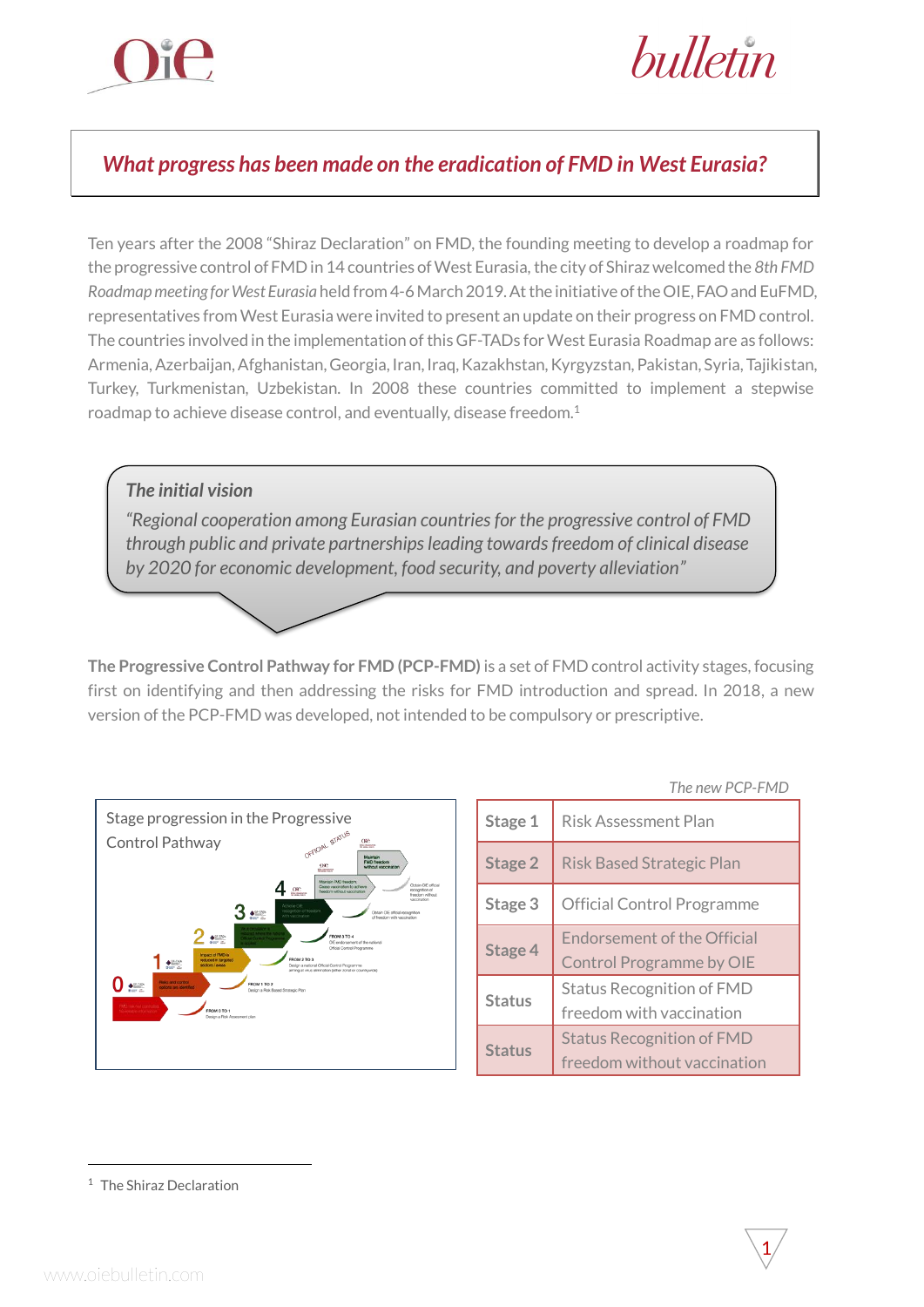OIE Reference Laboratories, providing regular technical support in diagnostics (proficiency testing), vaccine matching and FMD virus diagnosis, identified *A, O and Asia-1* FMDV types commonly circulating in West Eurasia throughout the years. The region had been faced with the incursion of new serotypes, lineages and strains of FMD viruses: serotypes *A/Asia/Iran-05***,** *O/ME-SA/PanAsia2***,** *O/ME-SA/PanAsia, A/Asia/Sea-97* **and** *A/Asia/G-VII lineage*.

The use of rapid test kits (Lateral Flow Device - penside test) for the early detection and rapid response to FMD outbreaks was proposed to the countries to speed diagnostic and simplify the samples shipment when the countries face limited access to advanced laboratory diagnostics. The meeting demonstrated that considerable improvement has been achieved in the quality of vaccines used to meet the international standards (*OIE Manual of Diagnostic Tests and Vaccines for Terrestrial Animals*) and in an increasing reference to SP/NSP tests to differentiate infected and vaccinated animals.

West Eurasian countries are on the right course towards a proper FMD control. With regular coordination, from the 46% of countries without any information on the FMD situation in their territory (stage 0) in 2008, now all countries have accessed at least stage 1 (gaining understanding on the epidemiology of FMD). Some even have progressed to stage 2, where the risk-based control measures are implemented to reduce the impact of FMD in one or more livestock sectors or achieved an FMD free status (with or without vaccination) recognised by OIE for part of their territory (Turkey and Kazakhstan).



Countries having accessed PCP-FMD Stage 1 in 2009 without further progress, were encouraged to develop their FMD Risk-Based Strategic Plan to reach at least the PCP-FMD Stage 2 by 2022, with a significant support of the GF-TADs FMD Working Group. New progressions on the PCP stages are expected in a near future after the Shiraz meeting, for countries having submitted their plans for RAG assessment.

The GF-TADs FMD Working Group, based on the current FMD situation in the region and the countries' information, came to the conclusion that the clinical freedom from FMD in West Eurasia is still achievable, however, since 2013, the initial date of achievement has been postponed from 2020 to 2025.